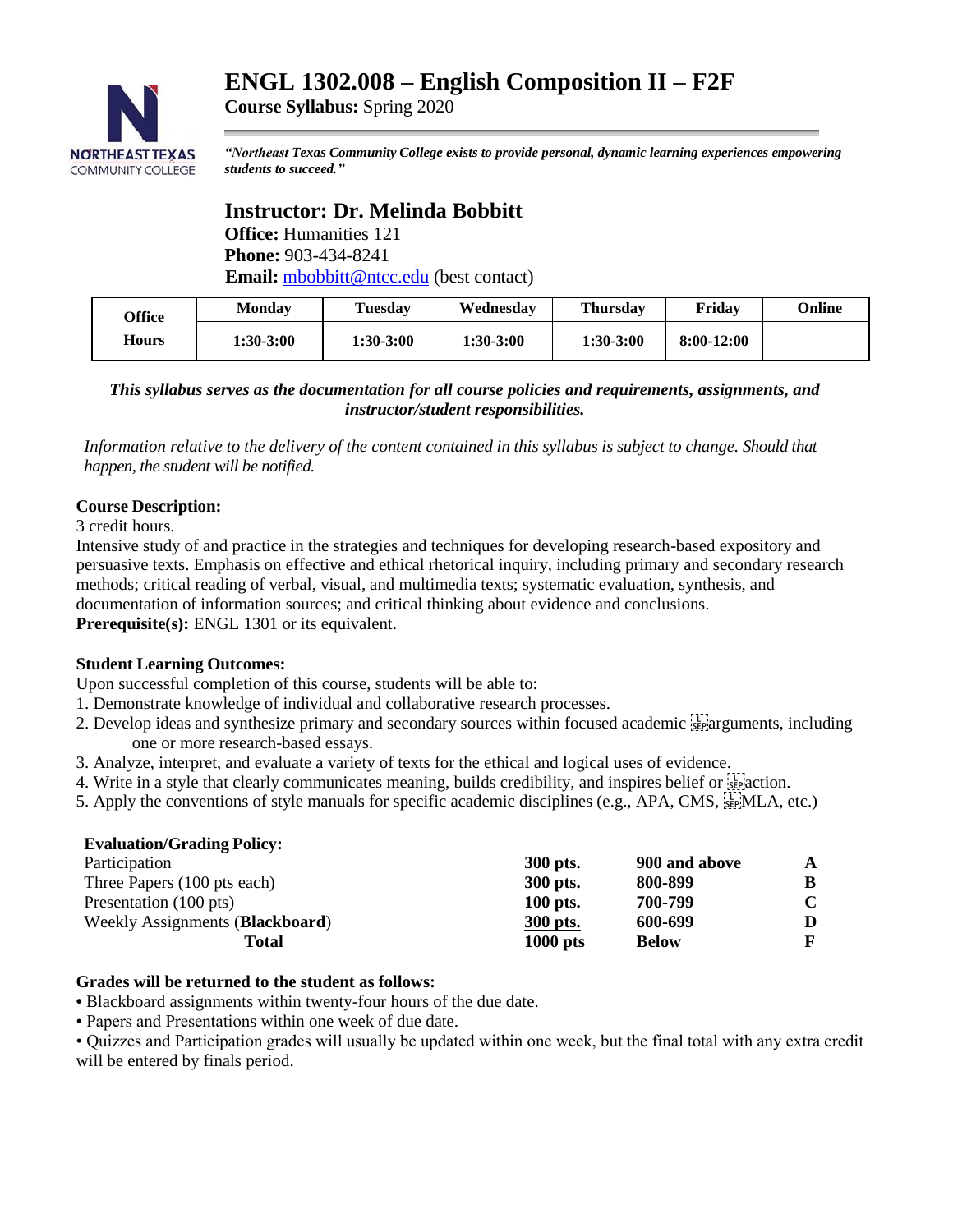### **Required Instructional Materials:**

*Everyone's An Author, (MLA 2016 Edition)* **Publisher**: Norton's **ISBN Number:** ISBN 978-0-393-91201-2 Additional Readings online

**Optional Instructional Materials:** A Flash Drive and WEPA card

#### **Minimum Technology Requirements:**

The class requires access to a computer with access to Blackboard and Word (Note: all computers available in the LRC are sufficiently equipped to complete class assignments if you do not have access to one at home.)

#### **Required Computer Literacy Skills**:

Basic Word Processing and Email skills

#### **Course Structure and Overview:**

This is a sixteen-week face-to-face ENGL 1302. The class is focused on hands-on writing activities and the process that it takes to achieve them. Formal hour-long lectures are rare; hour-long writing sessions and discussions are not. In face-to-face classes, students will learn to compose, research, draft, and revise five formal papers, including a formal research paper and presentation. In class meetings will be reserved for lecture, discussion, writing activities, and practice as well as presentations. In class participation is an essential element in this course. Each student will be expected to participate in all activities which occur in class. These activities are designed to sharpen skills and provide tools for use in this and other classes. Participation in these activities directly affects the student's grade at the end of the semester.

Out of class, students are expected to complete all the readings (chapters, online readings, or handouts), finalize all papers, and complete all assignments by deadline.

#### **YOU CANNOT PASS THIS COURSE WITH OUT COMPLETING THE RESEARCH PAPER!**

#### **Assignments:**

**Participation:** This part of the course is primarily done through discussion and completion of in-class activities.

**Quizzes**: I give two types of quizzes: reading quizzes and attendance quizzes with the opportunity for extra credit connected to them. Regardless of the type of quiz, it will never be more than five questions, and it will be completed within ten minutes, but may come at the beginning, middle or end of class.

**Weekly Assignments:** The primary "weekly assignment" will be steps to generating the essay in progress at the time, but they may also include short writings over the readings for the class or practice over specific skills necessary for good writing like comma reviews or thesis development. More than half of them will be written inclass.

**Papers:** In class, we will be following the writing process from brainstorming to drafting to peer to reviewing to revision for five papers. Four of those papers will be turned in (with all drafts included) for 100 points each. The final paper will be a limited "research" project, which will also be created through the writing process, but in addition to the paper and its drafts, you will also be required to make a formal in-class presentation of results you discovered during the process. That paper, like the others, will be worth 100 points.

**Presentation**: As a result of the research project connected to the final paper of the semester, you will be expected to give the class a presentation of your findings. This is NOT reading the paper that you composed; it is highlighting the aspects of the research from which you believe your audience will learn the most. It is worth 100 points.

**Journal:** You will be required to keep a research journal for the duration of the class. A journal is a place for you to explore ideas and experiment with concepts. In addition to in-class activities that we will place in the journal, you will be expected to write entries on your own leading to the research paper.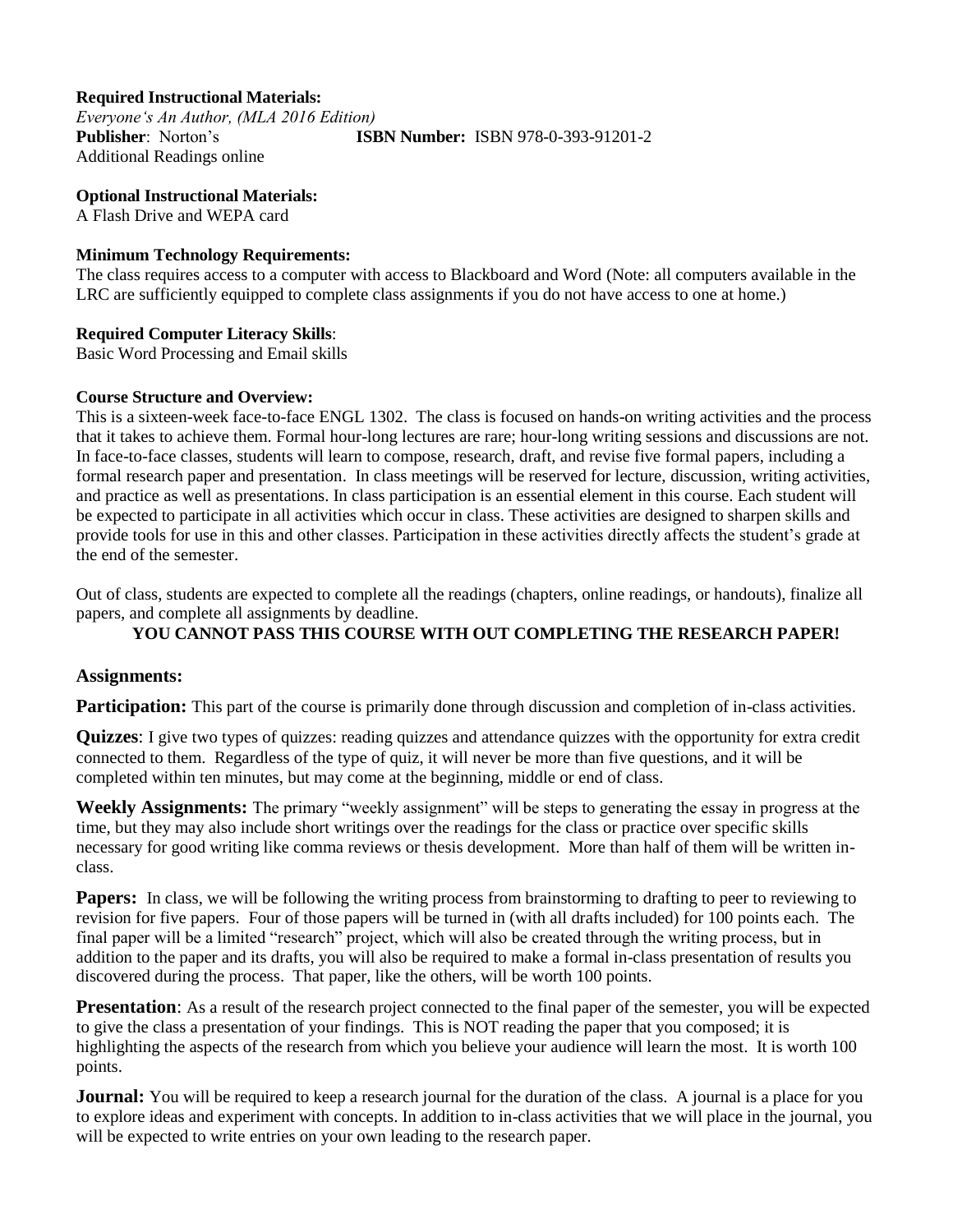## **Communications:**

**EMAIL (preferred contact)**: Check your NTCC email EVERYDAY. Email is the official form of communication used here at NTCC, and if you do not check it regularly, you will miss important deadline information. Most emailed questions to the instructor will be responded to within 24 hours, but usually within a few hours during normal waking hours.

**TEXT MESSAGING:** I do not give my private phone number to students.

**PHONE:** The phone number at the top of the syllabus is to my campus office. I will only access and return messages to that number during my stated office hours.

## **Institutional/Course Policy:**

**Preparation:** While you are in college, it is your job as a student to come to class ON TIME prepared for the work of the day. Read the assignment BEFORE class; have your assignments finished and IN HAND, and NEVER walk in a classroom without the textbook, blank paper for notes or activities, and a WORKING writing utensil. Think of them—the textbook, the paper, the pen—as the tools of your trade while you are in school.

**Attendance**: Attendance is mandatory. We meet only twice a week, and everything we do builds upon the days or weeks before, so it is very easy to fall behind if you miss. If you acquire five **unexcused** absences for whatever reason you receive them, you will receive a failing grade for the course. You cannot miss two and a half weeks of the course and expect to have truly mastered the subject matter.

Keep in mind, even if an absence is excused, your class participation grade will suffer, especially as no work missed may be made up. The class will be moving forward with the syllabus, and it is your responsibility to ask classmates for notes and follow the exercises in the book to keep up with the class.

## **NTCC Academic Honesty/Ethics Statement:**

NTCC upholds the highest standards of academic integrity. The college expects all students to engage in their academic pursuits in an honest manner that is beyond reproach using their intellect and resources designated as allowable by the course instructor. Students are responsible for addressing questions about allowable resources with the course instructor. Academic dishonesty such as cheating, plagiarism, and collusion is unacceptable and may result in disciplinary action. This course will follow the NTCC Academic Honesty and Academic Ethics policies stated in the Student Handbook. Refer to the student handbook for more information on these subjects.

#### **ADA Statement:**

It is the policy of NTCC to provide reasonable accommodations for qualified individuals who are students with disabilities. This College will adhere to all applicable federal, state, and local laws, regulations, and guidelines with respect to providing reasonable accommodations as required to afford equal educational opportunity. It is the student's responsibility to request accommodations. An appointment can be made with the Academic Advisor/Coordinator of Special Populations located in Student Services and can be reached at 903-434-8264. For more information and to obtain a copy of the Request for Accommodations, please refer to the special populations page on the NTCC websit[e.](http://www.ntcc.edu/index.php?module=Pagesetter&func=viewpub&tid=111&pid=1) 

## **Family Educational Rights and Privacy Act (FERPA)**:

The Family Educational Rights and Privacy Act (FERPA) is a federal law that protects the privacy of student education records. The law applies to all schools that receive funds under an applicable program of the U.S. Department of Education. FERPA gives parents certain rights with respect to their children's educational records. These rights transfer to the student when he or she attends a school beyond the high school level. Students to whom the rights have transferred are considered "eligible students." In essence, a parent has no legal right to obtain information concerning the child's college records without the written consent of the student. In compliance with FERPA, information classified as "directory information" may be released to the general public without the written consent of the student unless the student makes a request in writing. Directory information is defined as: the student's name, permanent address and/or local address, telephone listing, dates of attendance, most recent previous education institution attended, other information including major, field of study, degrees, awards received, and participation in officially recognized activities/sports.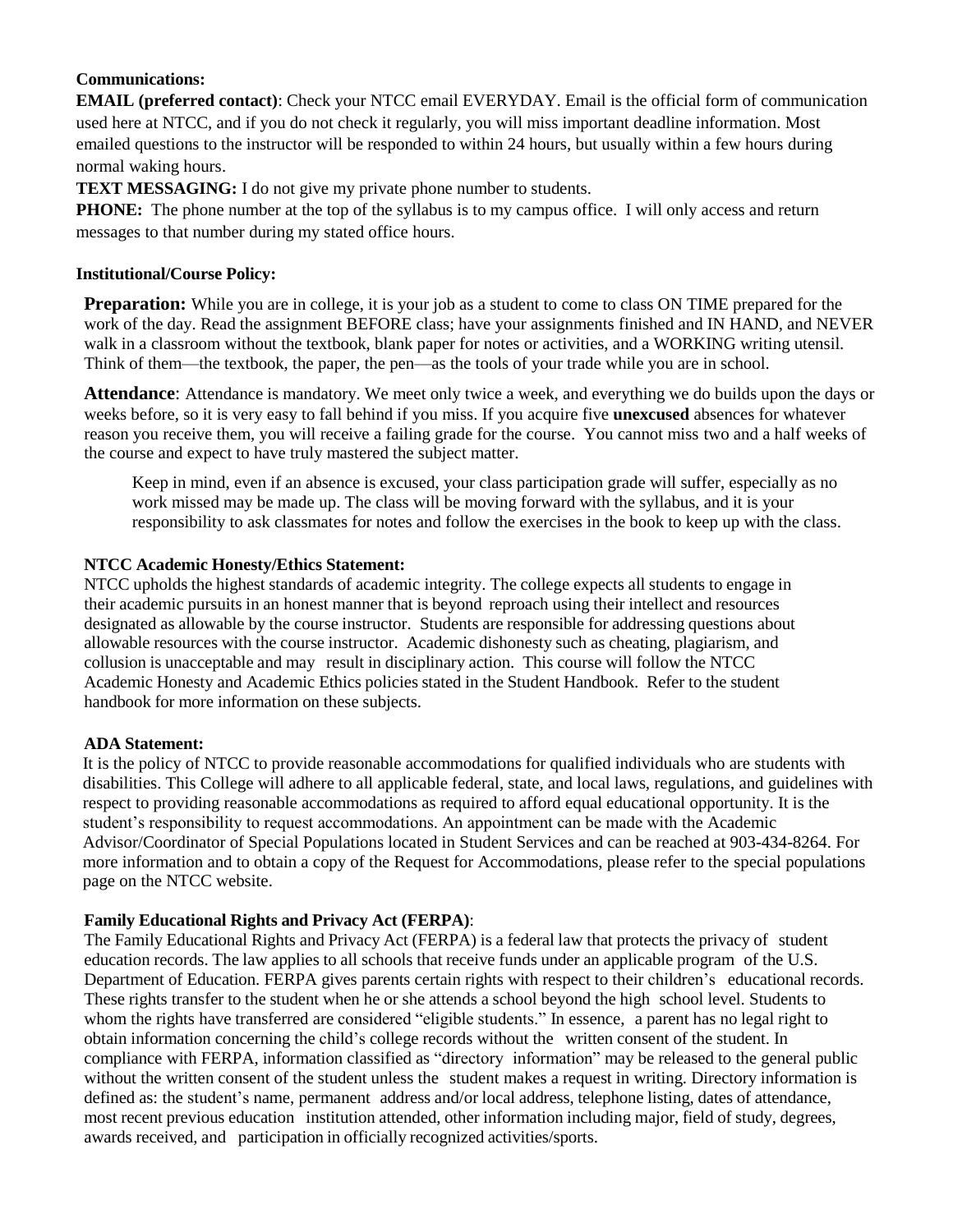#### **Tentative Course Timeline (Note: instructor reserves the right to make adjustments to this timeline at any point in the term):**

**Schedule:** You should have read everything scheduled before you get to class. Readings on argument are from the textbook. Other examples will be found in the Blackboard section for this class or given via Handout.

#### **Week 1:** A) **MLK Holiday—No Class /** B) Introductions

- **Week 2:** A) Writing Sample B) Writing Sample Discussion, Review Chapters 1-4, p. 1-52
- **Week 3:** A) Research Paper Project Brainstorm and Planning, Chapters 19, p. 445-454 B) Fiction Introduction, Read "The Story of an Hour" (Bb)
- **Week 4:** A) "Popular Mechanics" & "The Lottery" (Bb) B) Read Chapter 20, p. 455-484 & **Paper #1 Writing Sample Revision Due**
- **Week 5:** A) "A Rose for Emily" (Bb) B) Chapters 21 & 22, p. 484-499 & **Research Paper Topic Confirmation**
- **Week 6:** A) **Paper #2 Fiction Due for Peer Review &** B) Chapters 23-26, p. 500-534
- **Week 7:** A) Poetry Introduction (Bb) B) Selected Poems & **Paper #2 Fiction Due**
- **Week 8:** A) Selected poems (Bb) / B) **Paper #3 Poetry Due for Peer Review**

#### **Week 9: Spring Break (Begins March 16)**

- **Week 10:** A) Dramatic Introduction & *Hamlet (Bb) Act I B) Act II & III &* **Paper #3: Poetry Due**
- **Week 11:** A) *Hamlet IV & V*
- **Week 12:** A) Film
- **Week 13:** A) Drama Paper Organization B) **Paper #4 Drama Due for Peer Review**
- **Week 14:** A) **Annotated Bibliography Due** B) **Paper #4: Drama Due**
- **Week 15:** A**)** Research Project Work B) **Research Project Revision Due for Peer Review**
- **Week 16: A) Presentations (Research Journal Due)**
- **Finals (Begin May 11): Make-Up Presentations /**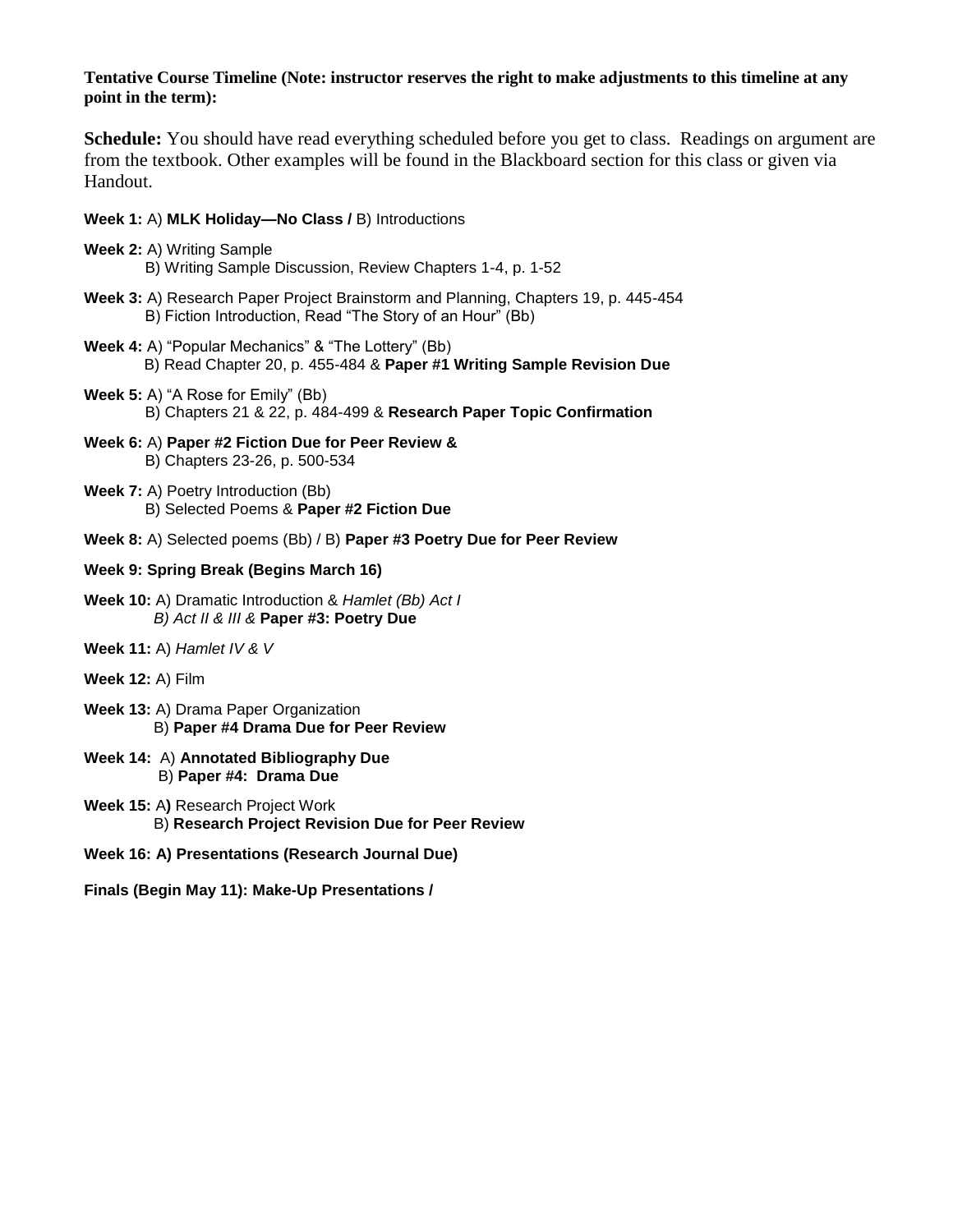#### **Fiction Paper Assignment**

Choose one or more of the stories we read for class about which to right a cohesive essay.

Choose one or more literary terms to discuss within the work(s).

Create an analytical thesis on the significance of the literary term to the work under consideration.

Write an essay in which you use the work(s) as supporting evidence to explain your thesis. Be sure to use the appropriate literary terms and their definitions to relay your conclusions to the audience.

The paper must be a minimum of 1000 words and use specific supporting evidence from at least one of the works from the short story unit.

You many NOT re-use the Alligator River Story.

#### **Poetry Paper Assignment**

Choose one or more of the poems available.

Decide which literary terms are necessary in order to understand the poem.

Create an analytical thesis about the poem.

Write an essay in which you explain to an uninformed reader what the poem means and which literary/poetic techniques were used to relay that meaning to you.

If you choose to compare the poem to the writer's life, make sure you have supporting evidence for how you know that poet's life. And, if you use such support, make sure you document it appropriately.

Be sure to define terms and use specific supporting evidence from the poem(s) in question.

The paper must be a minimum of 1000 words and use specific supporting evidence.

#### **Drama Paper Assignment**

Choose one or more 'modern' adaptations of *Hamlet.*

Using *Hamlet* and at least one or more adaptations of the play, write an essay in which you explain to an uninformed reader what the drama was about and why it is relevant to a modern audience.

Be sure to use the appropriate literary/poetic terms when discussing the drama.

If you choose to compare the drama to the something outside class materials, please provide proper documentation and explanations of that work.

The paper must be a minimum of 1000 words and use specific supporting evidence.

#### **Research Paper Assignment**

To fulfill the Texas State Requirements for 1302, you must complete a fully documented research paper.

For our purposes, you will write an essay that is 2500-5000 words (approx. 7-10 pages) with at least FIVE independent sources used and documented appropriately in MLA handbook styles.

For your topic: Examine and explain how a "text" changed the world.

In order to do the research project, you will need to complete and document the following steps in your research journal.

Each step must be initialed by the professor on or before the due date detailed in the syllabus, and the entire journal will be turned in on or before your final's period.